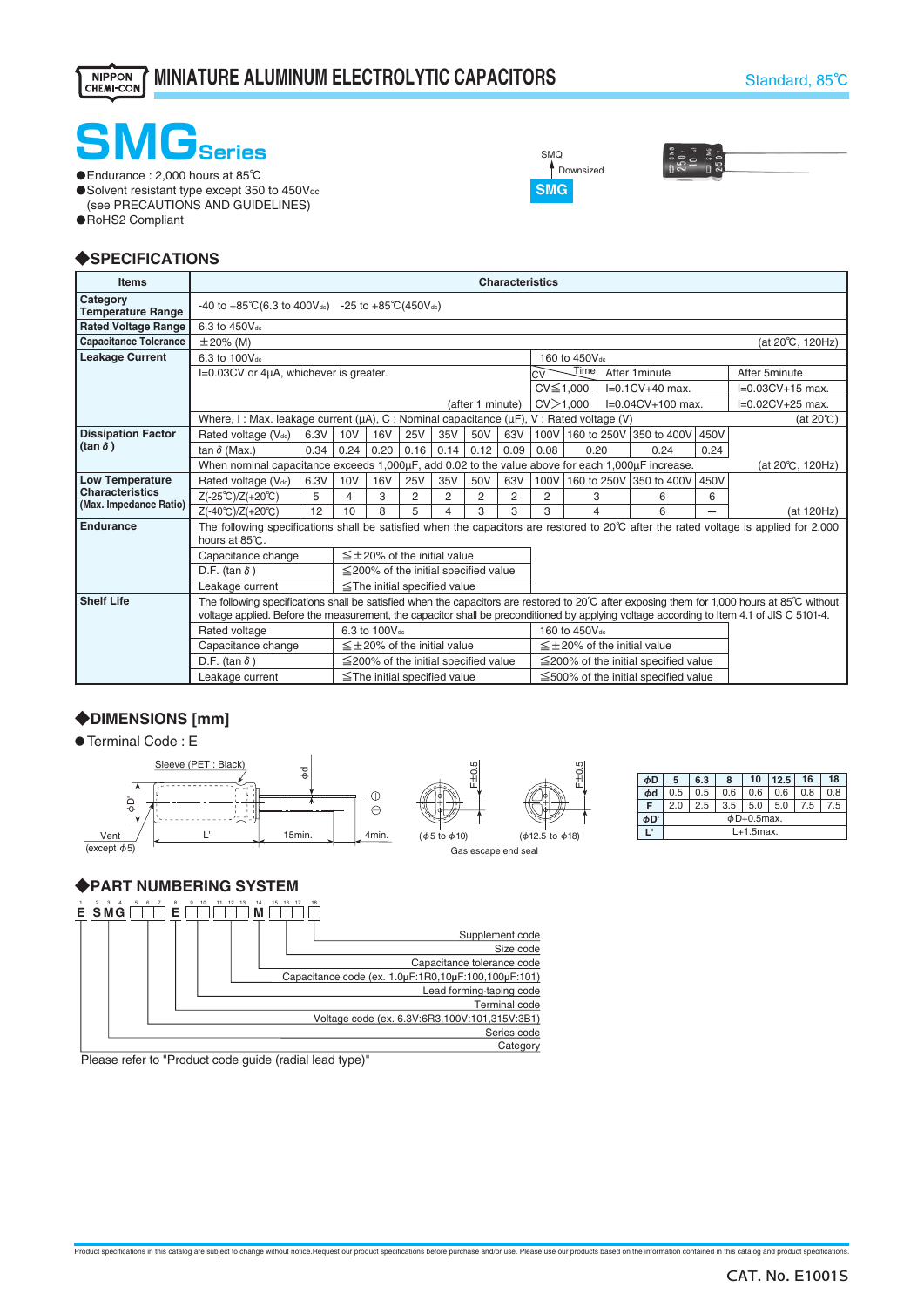### **SMGSeries**

#### ◆**STANDARD RATINGS** is not solvent resistant.

**WV (Vdc) Cap (µF) Case size** <sup>φ</sup>**D**×**L(mm) tan**<sup>δ</sup> **Rated ripple current (mArms/ 85**℃**, 120Hz) Part No. WV (Vdc) Cap (µF) Case size** <sup>φ</sup>**D**×**L(mm) tan**<sup>δ</sup> **Rated ripple current (mArms/ 85**℃**, 120Hz) Part No. 6.3** 220 | 5×11 0.34 | 200 ESMG6R3E□□221ME11D **63** 22 | 5×11 0.09 | 100 ESMG630E□□220ME11D 330 6.3×11 0.34 270 ESMG6R3E□□331MF11D 33 6.3×11 0.09 140 ESMG630E□□330MF11D 470 6.3×11 0.34 320 ESMG6R3E□□471MF11D 47 6.3×11 0.09 170 ESMG630E□□470MF11D 1,000 8×11.5 0.34 540 ESMG6R3E□□102MHB5D 63 100 10×12.5 0.09 300 ESMG630E□□101MJC5S<br>2.200 10×20 0.36 1.000 ESMG6R3E□□222MJ20S 63 220 10×16 0.09 490 ESMG630E□□221MJ16S  $2,200$   $10 \times 20$   $0.36$   $1,000$  ESMG6R3E□□222MJ20S 220  $10 \times 16$  0.09 490 ESMG630E□□221MJ16S<br>3.300 10×20 0.38 1,185 ESMG6R3E□□332MJ20S 330 10×20 0.09 710 ESMG630E□□331MJ20S  $\begin{array}{|c|c|c|c|c|c|c|c|}\n 10\times20 & 0.38 & 1,185 & \text{ESMG6R3}\text{E}\Box\text{ } \text{S}332\text{MJ20S} \\
12.5\times20 & 0.40 & 1.545 & \text{ESMG6R3}\text{E}\Box\text{ } \text{ } \text{ } 472 & 470 & 12.5\times20 & 0.09 & 900 & \text{ESMG630}\text{E}\Box\text{ } \text{ } \text{ } 471 & 0.000 & 0.000 & 0.000 \\
\end{array}$  $\frac{4,700}{6,800}$  12.5×20 0.40 1,545 ESMG6R3E□□472MK20S 470 12.5×20 0.09 900 16 x 25 0.09 6,800 12.5×25 0.44 1,915 ESMG6R3E□□682MK25S 1,000 16×25 0.09 1,300 ESMG630E□□102ML25S 10,000 | 16×25 | 0.52 | 2,330 ESMG6R3E□□103ML25S **100** 1.0 5×11 0.08 21 ESMG101E□□1R0ME11D 15,000 16×35.5 0.62 2,845 ESMG6R3E□□153MLP1S 2.2 5×11 0.08 30 ESMG101E□□2R2ME11D<br>22.000 18×40 0.76 3.320 ESMG6R3E□□223MM40S 3.3 5×11 0.08 40 ESMG101E□□3R3ME11D  $22,000$  18×40 0.76 3.320 ESMG6R3E□□223MM40S 3.3 5×11 0.08 **10** 220 | 5×11 | 0.24 | 240 | ESMG100E□□221ME11D | | | | 4.7 | 5×11 | 0.08 | | 45 | ESMG101E□□4R7ME11D 330 6.3×11 0.24 290 ESMG100E□□331MF11D 10 6.3×11 0.08 75 ESMG101E□□100MF11D 470 6.3×11 0.24 350 ESMG100E□□471MF11D  $ESMG100E□□471MF11D$ 1,000 10×12.5 0.24 650 ESMG100E□□102MJC5S 100 33 8×11.5 0.08 180 ESMG101E□□330MHB5D<br>2,200 10×20 0.26 1,070 ESMG100E□□222MJ20S 47 10×12.5 0.08 230 ESMG101E□□470MJC5S 2,200 | 10×20 | 0.26 | 1,070 | ESMG100E□□222MJ20S | | | | 47 | 10×12.5 | 0.08 | 230 | ESMG101E□□470MJC5S 3,300 12.5×20 0.28 1,420 ESMG100E□□332MK20S 100 10×20 0.08 370 ESMG101E□□101MJ20S 220 12.5×25 0.08 620 ESMG101E□□221MK25S  $6,800$   $16\times25$   $0.34$   $2,220$  ESMG100E□□682ML25S 330 12.5×25 0.08 760 ESMG101E□□331MK25S<br>10,000 16×35.5 0.42 2,670 ESMG100E□□103MLP1S 470 16×25 0.08 1,000 ESMG101E□□471ML25S  $\begin{array}{|l|c|c|c|c|c|c|}\n \hline \text{ESMG100E} & \text{103MLP1S} \\
\hline \text{ESMG100E} & \text{153MMP1S} \\
\hline \text{ESMG100E} & \text{153MMP1S} \\
\hline \end{array}$ 15,000 18×35.5 0.52 3,080 ESMG100E□□153MMP1S 1,000 18×40 0.08 1,380 **16** 100 5×11 0.20 160 ESMG160E□□101ME11D **160** 3.3 6.3×11 0.20 40 ESMG161E□□3R3MF11D 220 6.3×11 0.20 260 ESMG160E□□221MF11D 4.7 6.3×11 0.20 48 ESMG161E□□4R7MF11D 330 8×11.5 0.20 370 ESMG160E□□331MHB5D  $ESMG161E□□100MJC5S$ 470 8×11.5 0.20 440 ESMG160E□□471MHB5D 22 10×20 0.20 170 ESMG161E□□220MJ20S  $10\times20$  0.20 205 ESMG161E□□330MJ20S<br>12.5×20 0.20 270 ESMG161E□□470MK20S  $\begin{array}{|l|c|c|c|c|c|c|c|}\n \hline\n 2,200 & 12.5\times20 & 0.22 & 1,295 & \text{ESMG160E□} \text{1222MK20S} \\
\hline\n 3,300 & 12.5\times25 & 0.24 & 1,655 & \text{ESMG160E□} \text{1332MK25S} & & & & & 100 & 12.5\times25 & 0.20 & 430 \\
\hline\n\end{array}$ 3,300 12.5×25 0.24 1,655 ESMG160E□□332MK25S 100 12.5×25 0.20 430 ESMG161E□□101MK25S 4,700 16×25 0.26 2,090 ESMG160E□□472ML25S 220 16×31.5 0.20 760 ESMG161E□□221MLN3S 6,800 16×31.5 0.30 2,520 ESMG160E□□682MLN3S 330 18×35.5 0.20 10,000 | 18 × 35.5 | 0.38 | 2,920 ESMG160E□□103MMP1S **200**  $3.3$  6.3×11 0.20 40 ESMG201E□□3R3MF11D<br>4.7 8×11.5 0.20 55 ESMG201E□□4R7MHB5D **25** 47 5×11 0.16 115 ESMG250E□□470ME11D 4.7 8×11.5 0.20 55 ESMG201E□□4R7MHB5D<br>100 6.3×11 0.16 190 ESMG250E□□101MF11D 10 10×12.5 0.20 94 ESMG201E□□100MJC5S 10 10×12.5 0.20 94<br>100 10×12.5 0.20 94<br>22 10×20 0.20 170 220 8×11.5 0.16 330 ESMG250E□□221MHB5D 22 10×20 0.20 170 ESMG201E□□220MJ20S ESMG250E□□331MHB5D  $\begin{array}{|c|c|c|c|c|c|c|c|c|} \hline \text{200} & \text{33} & \text{10} \times \text{20} & \text{0.20} & \text{205} & \text{ESMG201E□} \text{330MJ20S} \hline \end{array}$ 470 10×12.5 0.16 545 ESMG250E□□471MJC5S 47 12.5×20 0.20 270 ESMG201E□□470MK20S 1,000 | 10×20 | 0.16 | 955 |ESMG250E□□102MJ20S | | 100 | 16×25 | 0.20 | 475 |ESMG201E□□101ML25S 2,200 12.5×25 0.18 1,540 ESMG250E□□222MK25S 220 18×35.5 0.20 810 ESMG201E□□221MMP1S ESMG250E□□332ML25S<br>ESMG250E□□472MLN3S **250** 2.2 6.3×11 0.20 32 ESMG251E□□2R2MF11D 4,700 16×31.5 0.22 2,420 ESMG250E□□472MLN3S 3.3 8×11.5 0.20 46 ESMG251E□□3R3MHB5D 4.7 8×11.5 0.20 55 ESMG251E□□4R7MHB5D **35**  $\begin{array}{|l|c|c|c|c|c|c|c|c|}\n \hline\n 47 & 5\times11 & 0.14 & 130 & \text{ESMG350E} \text{ } \Box \text{ } 1270 \text{ } \text{ } 161 \text{ } \text{ } 170 & 10 \times 16 & 0.20 & 105 & \text{ESMG351E} \text{ } \Box \text{ } 100 \text{ } \text{ } 103 \text{ } \text{ } 106 \text{ } \text{ } 107 \text{ } \text{ } 108 \text{ } \text{ } 109 \text{ } \text{ } 109 \text$  $100 \big| 6.3 \times 11 \big| 0.14 \big| 210$  ESMG350E□□101MF11D 250 22 10×20 0.20 170 220 8×11.5 0.14 385 ESMG350E□□221MHB5D 33 12.5×20 0.20 230 ESMG251E□□330MK20S<br>330 10×12.5 0.14 490 ESMG350E□□331MJC5S 47 12.5×25 0.20 295 ESMG251E□□470MK25S **ESMG350E□□331MJC5S | 47** 470 10×16 0.14 645 ESMG350E□□471MJ16S 100 16×31.5 0.20 515 ESMG251E□□101MLN3S  $18 \times 40$  0.20 825 ESMG251E□□221MM40S<br>6.3×11 0.24 22 ESMG351E□□1R0MF11D  $2,200$   $16 \times 25$  0.16 1,785 ESMG350E□□222ML25S<br>3,300 16×35.5 0.18 2,275 ESMG350E□□332MLP1S **350** 1.0 6.3×11 0.24 22 ESMG351E□□1R0MF11D 3,300 16×35.5 0.18 2,275 ESMG350E□□332MLP1S 2.2 8×11.5 0.24 38 ESMG351E□□2R2MHB5D  $\frac{4,700}{5 \times 11}$  18×35.5 0.20 2,700 ESMG350E□□472MMP1S 3.3 8×11.5 0.24 46 ESMG351E□□3R3MHB5D<br>1.0 5×11 0.12 17 ESMG500E□□1R0ME11D 4.7 10×12.5 0.24 65 ESMG351E□□4R7MJC5S **50** 1.0 5×11 0.12 17 ESMG500E□□1R0ME11D 4.7 10×12.5 0.24 65 ESMG351E□□4R7MJC5S  $\begin{array}{|l|c|c|c|c|c|c|c|}\n \hline\n 2.2 & 5 \times 11 & 0.12 & 28 & \text{ESMG} & \text{SSMG} & \text{S} & \text{SSMG} & \text{SSFG} & \text{SSFG} & \text{SSFG} & \text{SSFG} & \text{SSFG} & \text{SSFG} & \text{SSFG} & \text{SSFG} & \text{SSFG} & \text{SSFG} & \text{SSFG} & \text{SSFG} & \text{SSFG} & \text{SSFG} & \text{SSFG} & \text{SSFG} & \text{SSFG} & \text{SSFG} & \text{SSFG} & \text{SSFG} & \$ 3.3 5×11 0.12 35 ESMG500E□□3R3ME11D 22 12.5×20 0.24 185 ESMG351E□□220MK20S 4.7| 5×11 |0.12 | 41 |ESMG500E□□4R7ME11D || | 33 | 16×25 |0.24 | 275 |ESMG351E□□330ML25S 10 | 5×11 |0.12 | 60 |ESMG500E□□100ME11D || | 47 | 16×25 |0.24 | 325 |ESMG351E□□470ML25S 22 | 5×11 | 0.12 | 95 | ESMG500E□□220ME11D | 100 | 18×31.5 | 0.24 | 530 | ESMG351E□□101MMN3S  $\frac{33}{47}$   $\frac{5 \times 11}{6.3 \times 11}$  0.12 125 ESMG500E□□330ME11D **400**  $1.0 \quad 6.3 \times 11$  0.24 22 ESMG401E $\Box$ 1R0MF11D 47 6.3×11 0.12 155 ESMG500E□□470MF11D 2.2 8×11.5 0.24 38 ESMG401E□□2R2MHB5D 100 8×11.5 0.12 260 ESMG500E□□101MHB5D 3.3 10×12.5 0.24 54 ESMG401E□□3R3MJC5S<br>220 10×12.5 0.12 430 ESMG500E□□221MJC5S 4.7 10×16 0.24 71 ESMG401E□□4R7MJ16S  $\begin{array}{|c|c|c|c|c|c|c|}\n \hline \text{221MUC5S} & \text{400} & \text{4.7} & \text{10} \times \text{16} & \text{0.24} & \text{71} & \text{ESMG401E} & \text{47} \\
\hline \text{231M116S} & \text{400} & \text{10} & \text{10} \times \text{20} & \text{0.24} & \text{115} & \text{ESMG401E} & \text{100MJ20S} \\
\hline \end{array}$  $\begin{array}{|c|c|c|c|c|c|c|c|}\n \hline\n 330 & 10\times16 & 0.12 & 585 & \text{ESMG500E} \square \text{ } \square 331 \text{ MJ16S} \\
\hline\n 470 & 10\times20 & 0.12 & 755 & \text{ESMG500E} \square \square 471 \text{MJ20S} & 22 & 12.5\times25 & 0.24 & 205 \\
\hline\n\end{array}$ 10×20 0.12 755 ESMG500E□□471MJ20S 22 12.5×25 0.24 205 ESMG401E□□220MK25S 1,000 12.5×25 0.12 1,340 ESMG500E□□102MK25S 33 16×25 0.24 275 ESMG401E□□330ML25S<br>2,200 16×35.5 0.14 2,075 ESMG500E□□222MLP1S 47 16×31.5 0.24 350 ESMG401E□□470MLN3S 2,200 16×35.5 0.14 2,075 ESMG500E□□222MLP1S 47 16×31.5 0.24 350 3,300 <sup>18</sup>×35.5 0.16 2,500 ESMG500E□□332MMP1S **<sup>450</sup>** 2.2 <sup>10</sup>×12.5 0.24 <sup>32</sup> ESMG451E□□2R2MJC5S **63** 10 5×11 0.09 65 ESMG630E□□100ME11D

 $\square \square$ : Enter the appropriate lead forming or taping code.

Product specifications in this catalog are subject to change without notice.Request our product specifications before purchase and/or use. Please use our products based on the information contained in this catalog and prod